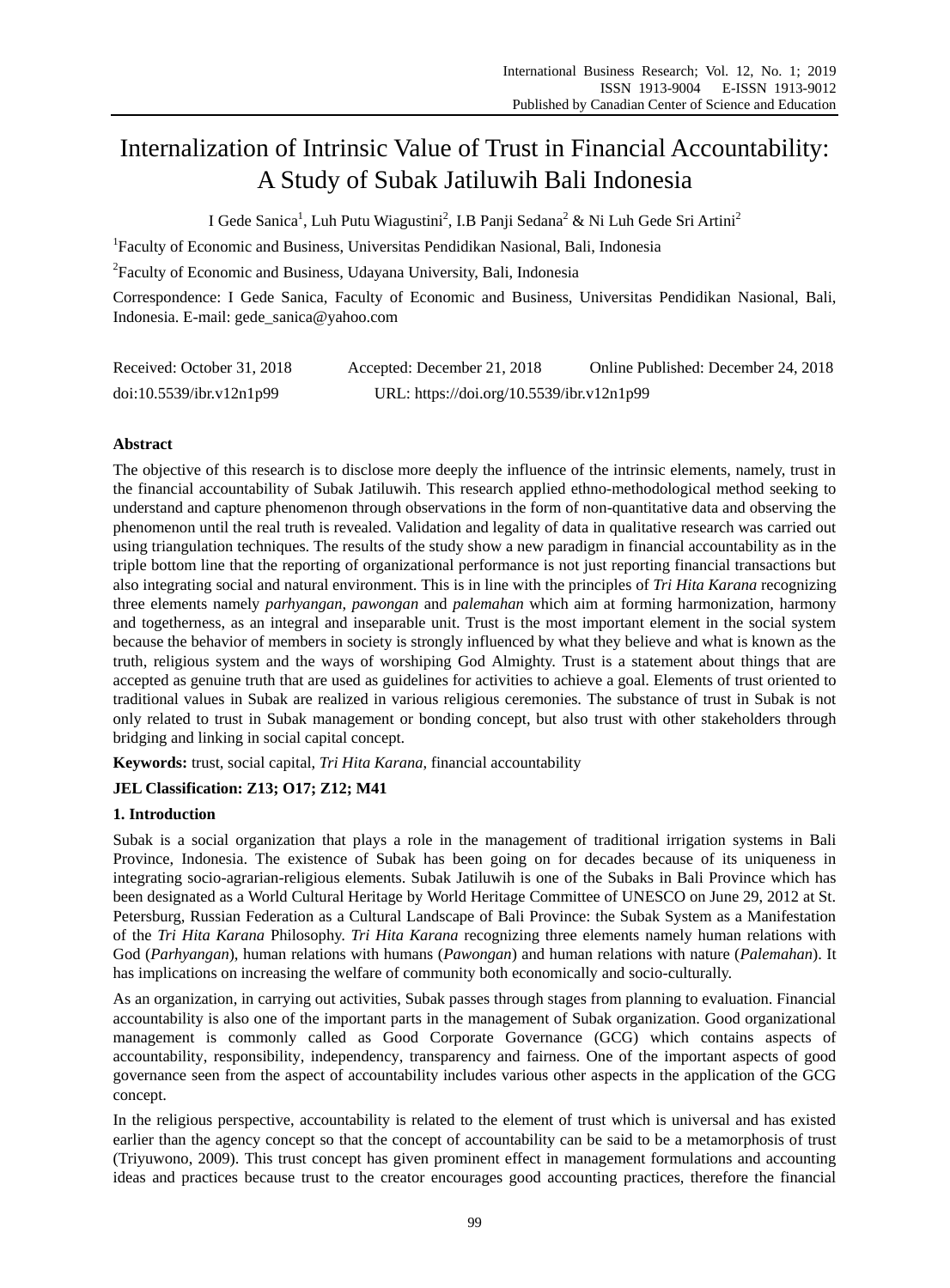statement is not only for the benefit of the world but also for spiritual action. In the spiritual realm, accounting and accountability leads to the call of conscience and spirituality so the essence of accountability leads to morality based on the principles of honesty, empathy and love that arise implicitly from one's conscience.

Financial accountability based on the religious aspect cannot be separated from the role of social capital built in the management of the organization. Lewandowski (2006) states that social capital is a communal inventory of generalized trust and social norms bridging a cooperative action. According to Putnam (1993), the concept of social capital leads to a moral bonding function, namely the norm that applies in society in relation to transcendental or spiritual capital that is automatically formed in the concept of social culture and the affirmation of intrinsic value of the capital concept. In a social capital there are constituent elements including bonding, bridging and linking which mutually synergize to form a unity. A group with a strong bonding tends to ignore the external environment so as to neutralize and complement, it is necessary to exist the role of bridging and linking in building the integration of a system interaction that is beneficial for the whole community (Halpern, 2005).

Subak is a social organization developing traditionally according to customary law which has a different uniqueness from other organizations. In addition to be a peasant irrigation organization, Subak also has material and immaterial capital (Sutha, 1978: 7). This socio-agrarian-religious value integration has become a unique feature of Subak's organizational governance. Subak emphasizing the principle of *Tri Hita Karana* contains three important components of life in Hindu teachings, namely human relations with God (*Parhyangan*), human relations with humans (*Pawongan*) and human relations with nature (*Palemahan*). Spiritual capital in Subak is contained in the philosophy and religious ritual activities carried out by its member farmers so that this spiritual capital becomes a unique local cultural value in Subak organization. This activity is a reflection of effort to maintain harmony between Subak members and the Creator, nature and members. Harmonization of relations with God (*Parhyangan*) is shown by holy buildings such as temples to perform their traditional ceremonies or rituals. While the harmonization of *pawongan is* reflected in the relationships between members while harmonizing with the natural environment (*palemahan*) is indicated by a sense of care and responsibility to environmental sustainability.

Different from the organizations having profit oriented as well as other social ones, the existence of Subak Jatiluwih has its own uniqueness in integrating various intrinsic elements in financial accountability than conventional accountability which is only focusing merely on financial reporting in writing. This study aims at revealing more deeply the influence of intrinsic elements, namely trust in financial accountability of Subak Jatiluwih.

#### **2. Literature Review**

According to the conventional view of accounting information is a set of actions that contain information that acts as a reflection or description of the factual and objective recording that occurs in an organization in a certain period (Roberts and Scapens, 1985). Theoretically, accountability does not yet have a patent definition. The concept of *accountability* arises as a result of functional gaps in an organization therefore evaluation is necessary (Erdogan *et al*.*,* 2004) and that corporate elements understand and believe that something has been well done (Vamosi, 2005).Accountability practices in a business can provide benefits to increase transparency, improve the quality of decisions and clarify responsibilities for organizational roles (Beckett, 2002). Accountability is the main principle in creating GCG including in the management of natural resources so that it can mitigate the negative impacts on the environment and maintain environmental sustainability (Ottinger, 1968; Koppel, 2005; Bovens, 2007). In this context, accountability is not only limited to conventional economic aspects but also has integrated social aspects, environment leading to sustainability accounting (Perera and Mathews, 1997) or the so-called triple bottom line accounting (Lüdeke, et al, 2011). An organization or company must also have external support to help run financial management and financial funding sources in the form of investment or credit (Guo, 2017). On the other side, the concept of accountability can also integrate the role of spiritual capital by incorporating elements of trust as a complement to accountability practices. Spiritual capital (spiritual capital) has a significant influence on the style of the Board of Directors (BOD) and the way they manage the organization both in terms of capital owners and implementers (Shamsuddin, et al. 2016). So that the concept of accountability in practice can be integrated values outside the economic elements such as spiritual, social, cultural, environmental and so on.

This concept of accountability does not only look at the perspective of accountability from an economic standpoint, but also from various aspects related to social. The concept of accountability combined with cultural, spiritual and social elements usually occurs in groups of people who are as unique as Balinese people who are very close to these elements. Similarly, Subak organization is one of the non-profit organizations integrating the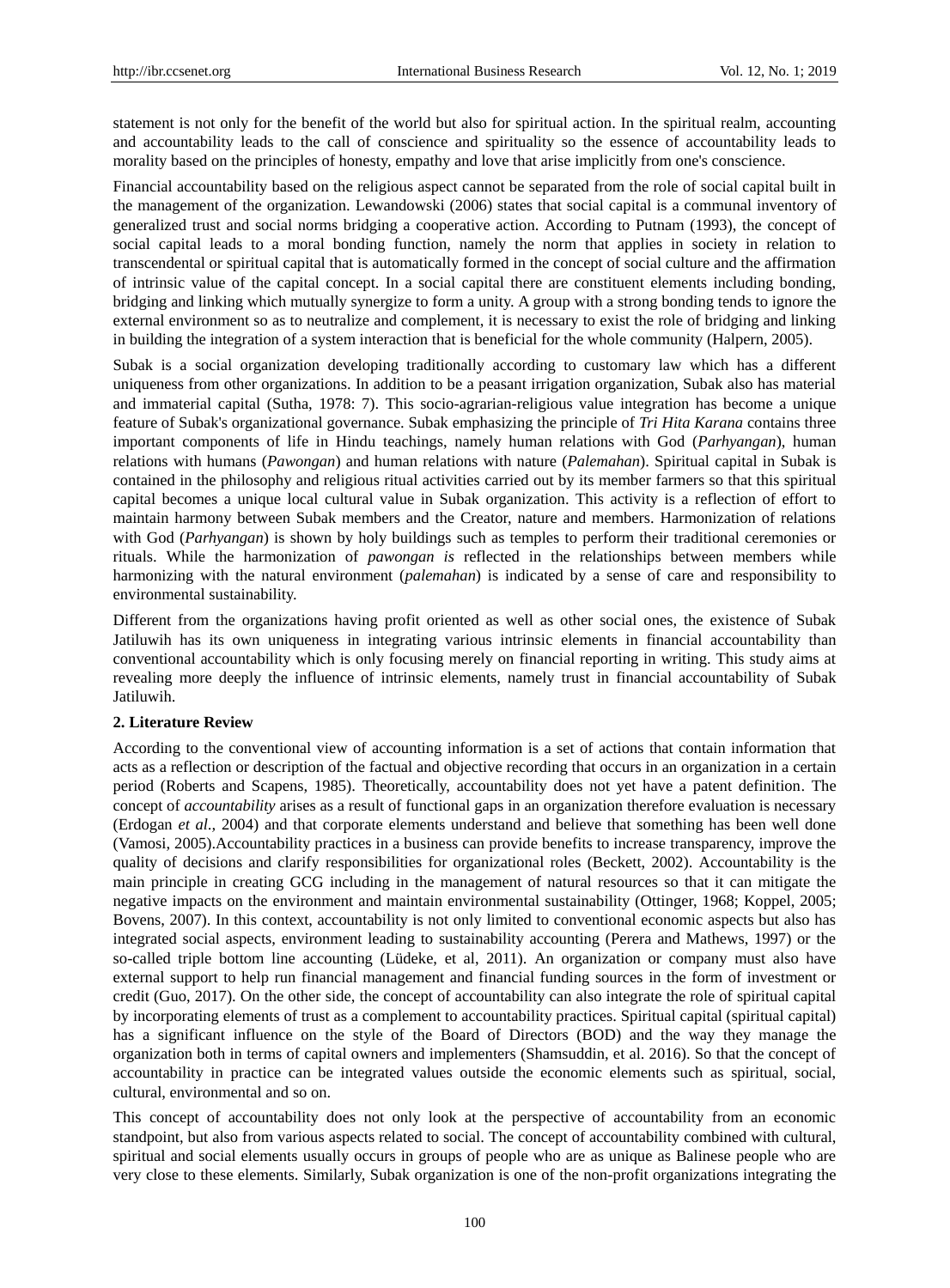concept of *Tri Hita Karana*. In this concept, the behavior of Subak's agency uphold the element of trust in carrying out organizational practices from all its governance systems. Trust has emerged as an important problem in business accountability since people have become critical on the business values recently. According to Glover (1995) that commercial interactions are observed and tried to be detected further and critically because most people find market morality has no correlation with people's behavior. This belief theory arises due to the dynamics of human behavior that cannot be continuously predicted so that the element of trust between agents is also likely to experience a shift. The belief theory as the element of strengthening the organization accountability arises as an expectation that the actions of agents in a community, organization or institution will provide more benefits than losses (Gambetta, 1988). This trust is one of the important instruments in the market mechanism so that it will create the expected balance (Bhati, 2015) .This belief theory plays an important role in an organization because it is considered to be able to organize and direct agent behavior in order that society will function better. Ericson (1968) considered that trust is the center of a healthy personality element which in itself will create harmony leading to norms of goodness. So this element of trust provides a strong credit to the organization accountability.

Some empirical studies on financial accountability including intrinsic value, such as carried out by Fikri (2010) on organizations concern on environment, namely WWF ( World Wide for Nature ).The result of the study indicated that WWF has two forms of formal accountability, namely financial accountability and program accountability. In addition, the organization also carries out non-formal accountability, namely action accountability to community. Action accountability taken by WWF organizations are based on good intentions and obligations. While Randa (2011) was in non-governmental organization , one of the churches influenced by Toraja culture. The result of the study by Randa (2011) shows that the practice of accountability carried out in the church is inseparable from the original religion of Toraja people called alukta. The practice of accountability is influenced by the values believed by Toraja community. The values affecting the accountability practice are transcendent, namely the relationship with the creator, relationship with fellow creatures, and relationship with the universe. These three dimensions can be found in the traditional community organization of Toraja called *tongkonan* as the center of community activity. Dewi (2008) on accountability in profit-seeking organizations, namely the Village Credit Institutions (LPD) in Bali, shows that the accountability carried out is influenced by the cultural values existing in the LPD. This value is the concept of *Tri Hita Karana,* namely accountability practices conducted by LPD not only to fellow human beings (*pawongan*), but also forms of accountability practices to the environment (*palemahan*) and to God (*parahyangan*).

#### **3. Method**

The concept of accountability arises as a result of functional gaps in an organization therefore evaluation is necessary (Erdogan et al. , 2004) and that corporate elements understand and believe that something has been well done (Vamosi, 2005).Accountability practices in a business can provide benefits to increase transparency, improve the quality of decisions and clarify responsibilities for organizational roles (Beckett, 2002). Accountability is the main principle in creating GCG including in the management of natural resources so that it can mitigate the negative impacts on the environment and maintain environmental sustainability (Ottinger, 1968; Koppel, 2005; Bovens, 2007). In this context, accountability is not only limited to conventional economic aspects but also has integrated social aspects, environment leading to sustainability accounting (Perera and Mathews, 1997) or the so-called triple bottom line accounting (Lüdeke, et al, 2011). To explore deeply related to accountability applied in Subak organizations, this research uses ethnometodology methods. According to Neuman (1997) ethnometodology presents the reality of levels more than sociology so that it differs from sociology and psychology. Ethnometodology limits include review of observations of creation that are used continuously in social interactions with the environment. In terms of terminology, ethnometodology is a method of organizing society by looking at several aspects of need, namely enlightenment and empowerment. Ethnometodology seeks to understand how people begin to see, explain, and describe the order of the world in which they live. The use of this method is motivated more by practical thinking compared to the benefits of formal logic. Ethnometodology researchers seem to be good partisans, honest writers, and friendly facilitators. Academic logic possessed by researchers in ethnometodology will be tested by inter-subject experience in the dialogue process so that academic logic will blend with the common sense of the local community. The term ethnometodology was introduced by Harold Garfinkel in the mid 1950s as an inspiration for the creation of phenomenology sociology. The ethnometodology concept by Garfinkel is the development of the phenomenology study of Alfred Schutz at the New School for Social Research where the everyday world is an inter subjective world which is a daily social reality and becomes common sense and ignores doubts. Social reality is a cultural object and a social institution in which all are born, know each other, relate from the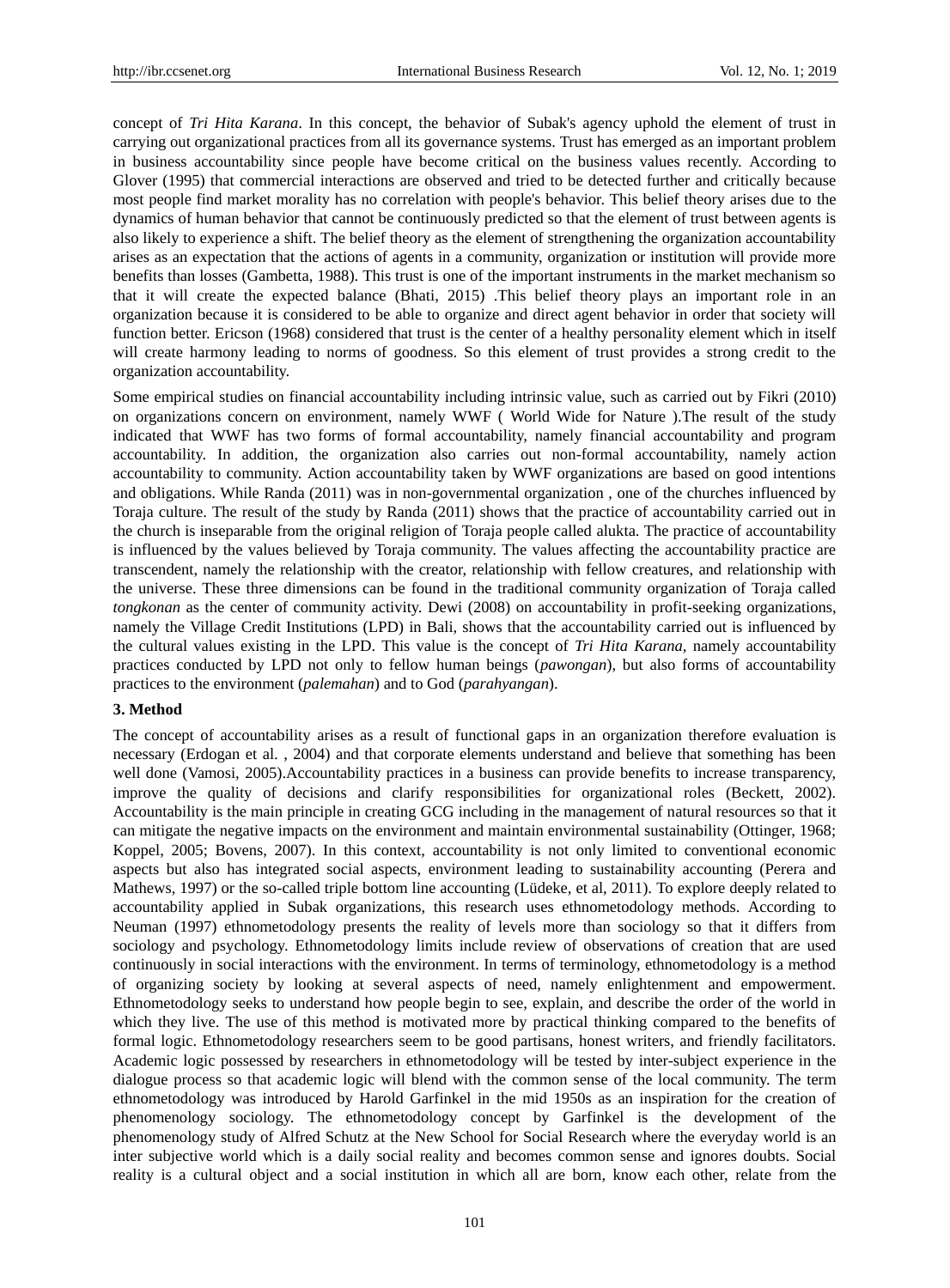beginning, and live the world as a world of culture as well as the natural world. In ethnometodology, researchers who come from outside the environment must be able to unite and be directly involved in the research process together with social actors in a society. Researchers must be able to merge into the community being studied, and must be able to be together with the community studied in a complex social interaction.

## **4. Results**

#### *4.1 The Value of Trust in Accountability*

The concept of this trust theory is the result of reconstruction of theoretical and social practices including the basis, interpersonal trust, personal trust, general interpersonal trust and interpersonal trust in the internal sphere. Trust can be defined as a social universal phenomenon and a social capacity obtained from social processes. Some characteristics of trust include basic trust or ontological security (Giddens 1990) that is a trust having a strong bonding to the human in person. Interpersonal trust develops on the foundation of basic trust, the capacity to depend on oneself, others and the world, in the next socialization phase, by integrating the normative dimension of social relationship rules as a form of implementation of human nature as social beings or homo sociologicus (Seligman 1997). The form of community interpersonal trust can be reflected in unconditional nature of loyalty aimed at kinship or family relationships (Putnam, 1993). Loyalty is formed unconditionally so that it raises honesty and high solidarity in maintaining a social relationship. While people with low levels of trust will create a strong primordial element that will create vulnerability to a group conflict (Füzér, 2016)

In Subak organization, this element of trust has been strongly built with the integration to the Tri Hita Karana concept. The role of this trust element can be reflected in the rituals performed as a form of devotion and obedience to God Almighty and is believed to bring benefits to their lives. In addition, horizontal trust is also reflected in the inter-community behavior in the distribution of irrigation that has been mutually and fairly agreed early so that it will not harm other parties or farmers. In terms of Subak's financial accountability, this trust element can be reflected in the management and reporting of activities and the results of use of funds that are openly conveyed and can be accepted by all elements both Subak members and external parties such as the Government of Bali Provincial and Tabanan Regency.

The implementation of financial management and accountability is an important practice carried out by an organization both business and non-profit. The problems of financial management and accountability occurring in organizations basically arise because of the desire to be selfish and not to provide the information that should be of interest to the parties concerned. This also occurs in non-profit organizations, namely Subak which consists of farmers or customary law communities having socio-agrarian-religious characteristics. Several empirical studies have shown the important role of religious structures in Subak irrigation systems. This religious study was shown by the existence of one or more Bedugul Temple (to worship *Dewi Sri* as the manifestation of God as the Goddess of fertility), in addition to the existence of sanggah pecatu (sacred buildings) placed around the intake building in each block / farmer's rice field complex of Subak members. The religious performances on Subak irrigation systems are a reflection of *Tri Hita Karana* (THK) concept which essentially consists of parhyangan, palemahan, and pawongan (Sutawan, 1983). This shows that the implementation of this trust element in God plays a strong role in Subak organization.

Subak is a non-profit community organization engaged in agriculture and has a major role in managing irrigation of farmers' rice fields, in addition to as a unique asset having local wisdom values of Balinese culture. The emergence of Subak departs from the philosophical meaning of *Tri Hita Karana* concept which emphasizes the principle of vertical and horizontal accountability in managing rice fields. Vertically it is intended for the Creator (God) and horizontally it is aimed at the environment and fellow human beings. In some studies, the principle of *Tri Hita Karana* has become a strong element in the existence of Subak for centuries.

The concept of *Tri Hita Karana* is a concept of local cultural values that has grown in the tradition of Balinese society, and even today it has become the philosophical foundation of business, tourism development, spatial arrangement, and regional development strategic plan. The concept of life emphasizes the principles of togetherness, harmony and balance between economic goals, environmental and cultural preservation, aesthetics and spirituality (Tenaya, 2007; Saputra et al, 2018). The dynamic nature of *Tri Hita Karana* is in line with the socio-economic dynamics of community and as a unified cultural system that is also a strong foundation in running an organization's business both profit and social. As with Subak as an organization, business management process, including finance, is also based on the concept of accountability or responsibility in THK. THK's religious concept is able to create humans to be responsible in life of the universe. This concept of *Tri Hita Karana* carries several sub-concepts which also result from a mixture of social and spiritual elements. If these concepts are synergized will become one in *Tri Hita Karana* consisting of *Parhyangan*, *Pawongan*, and *Palemahan*.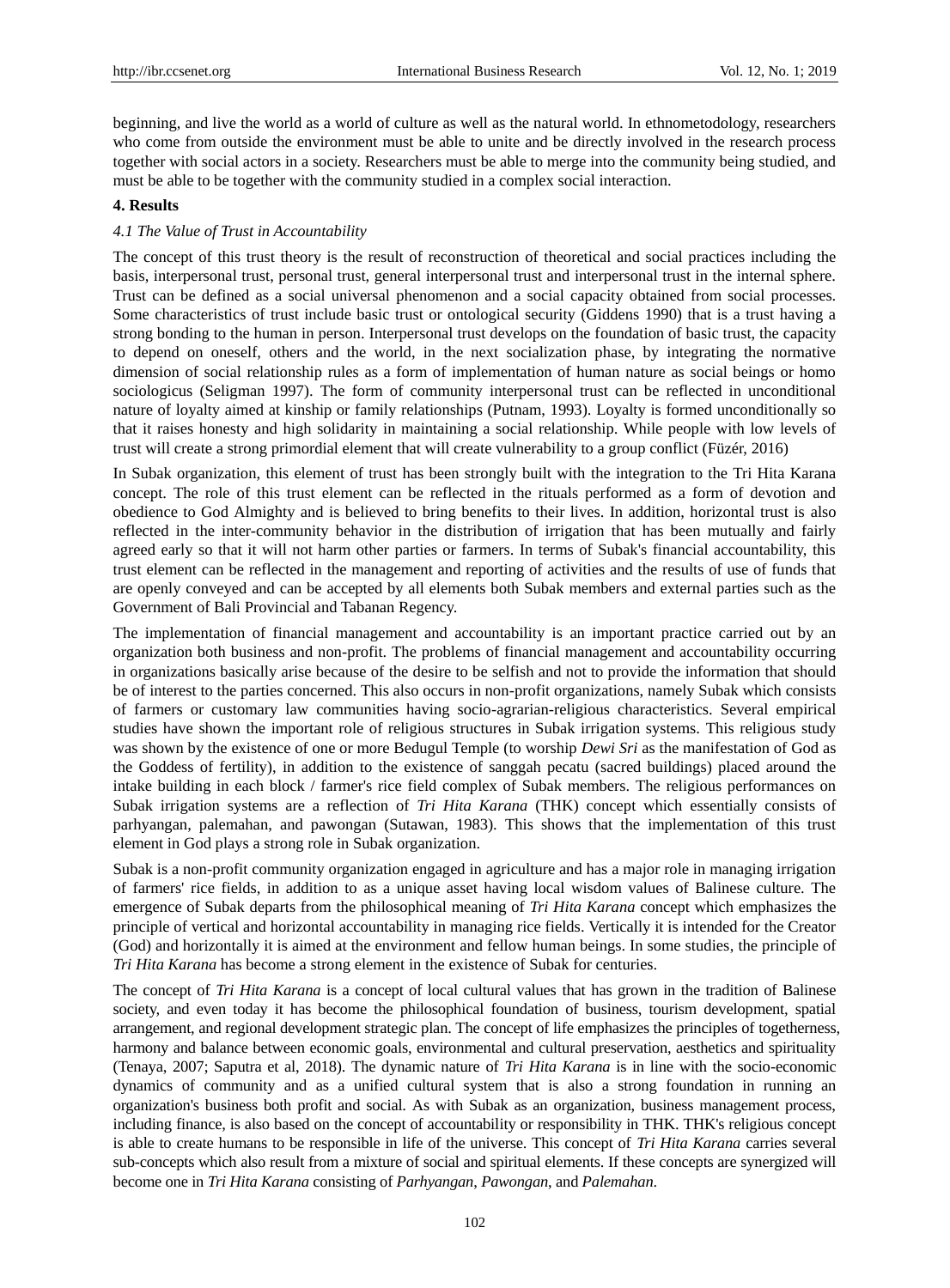*Parhyangan* is the concept of harmony between humans and God Almighty, in this case the behavior of Subak members will be controlled by devotion to the Almighty God so that they do not commit acts violating the spiritual teachings or are not subject to the law of act or known as the law of *karma phala*. The essence of *Tri Hita Karana*'s teachings is harmony and cooperation as its philosophical foundation stated in the Vedas. *Parhyangan* is an integrity that has spiritual element, highly dedicated and upholds honesty in the form of spiritual accountability to God Almighty. Accountability in this context includes spiritual accountability based on the individual's relationship with God, and is only known and understood by the person concerned. Spiritual accountability is abstract in the form of faith (*sraddha*) and piety (*bhakti*) to God. Every activity of community or organization is always indicated by the symbol of the existence of temple as a form of belief and devotion to the Almighty God. *Pura* (temple) is not only seen as a building of ordinary artifacts, but a temple also functions as a spiritual control of Subak members' behavior.

## The following is the statement of INS informant:

*…"THK misal semua warga negara Indonesia percaya pada Tuhan Yang Maha Esa. Kalo misal di Bali termasuk di Jatiluwih terkait dengan THK, pada saat kita menjelang mau tanam padi, menjelang ke sawah ya ada istilah upacara jemput air tapi dengan ritual, setelah dijemput diatur sedemikian rupa. Setelah diatur kan tidak terjadi permasalahan si A dapet berapa si B dapet berapa. Itu kalau bahasa balinya medhak tuyu. Setelah diatur sedemikian rupa sesuai hak nya, masuk ke sawah kemudian cangkul pertama mendaghir namanya ada ritual sampai padi naik atau turun ke lumbung ada ritual. Misalnya kalau ada padi berumur 2,5 bulan terutama padi lokal itu adanya namanya ritual nengluk merane, artinya kita mengendalikan hama dengan ritual, sembayangnya dimana, pekendungan, tanah lot, puri tabanan. Air itu dicampur jadi satu air suci itu,setelah itu disprosisi ke peruk besah dan bedugul. Disprosisi kesana lagi dan dibawah ke bedugul masing-masing. Kan ada tujuh bedugul. Disposisilah disana setelah dari sana barulah masing-masing kepemilikan sawah dibersih-bersihkan ada ritualnya juga. Itu kan budaya dan agama juga."..."kalau manusia dengan manusia diatur dalam awig-awig diatur dalam pawongannya."…"itu sangat kuat sekali itu namanya pawongan.*

*... "THK, for example, all Indonesian citizens believe in God Almighty. In Bali, including in Jatiluwih, for example, in relation to THK, by planting rice, or when we are going to the rice field, there is a term of ceremony for picking up water but it is performed with a ritual, after it is picked up it is managed in such a way. After it is arranged, there will be no problem regarding how many A can get, and how many B can get. In Balinese language it is called medhak tuyu. After being arranged in such a way according to its rights, entering the rice field, then the first hoe is called as mendaghir, ritual is performed until the rice put in or out of the barn. For instance, when the rice is 2.5 months, particularly local rice, there is a ritual called nengluk merane, meaning that we control pests with rituals, the prayer takes place at Pekendungan, Tanah Lot, Tabanan Palace. The water is mixed together into one holy water, after that procession is conducted to peruk besah and bedugul. Then the procession is conducted there again and brought to each bedugul. There are seven bedugul. The procession is conducted there and from there each rice field is cleared and there is a ritual as well . It is a culture and also religion. "..." if humans and humans are regulated in awig-awig, they are arranged in their groups. "..." it is very strong, it is called pawongan.*

In the financial accountability report, the majority of the Subak's financial budget is used for religious ceremonies and temple buildings. The implementation of spiritual values in Subak organization is demonstrated through various rituals carried out during the planting process from before planting to post harvest. Every ritual or ceremony carried out has its own purpose and meaning addressed to the Creator. The following are some of the rituals of religious ceremonies as symbolic of the worship of God performed by the people of Jatiluwih during the period before planting to post-harvest:

- 1. *Mapag Toya* ritual to pick up water which later will be organized by *Tempek* management to manage the source of irrigation in each rice field. This ritual is addressed to God Wisnu with the aim that the water source is smooth so that the process of drainage or irrigation during the planting period also flows smooth.
- 2. *Ngedangin* ritual is carried out after seedling seed and is carried out when processing and irrigating the fields before planting the seedlings that have been sown.
- 3. *Ngurit Pengiwit* ritual is held immediately before sowing the seeds in the rice fields. With the aim at requesting that the sowing seeds grow well.
- 4. *Nandur* ritual aims at welcoming the transfer of seedlings from the seedlings to each plot of the rice field and in order that the seedlings planted may grow well until harvest.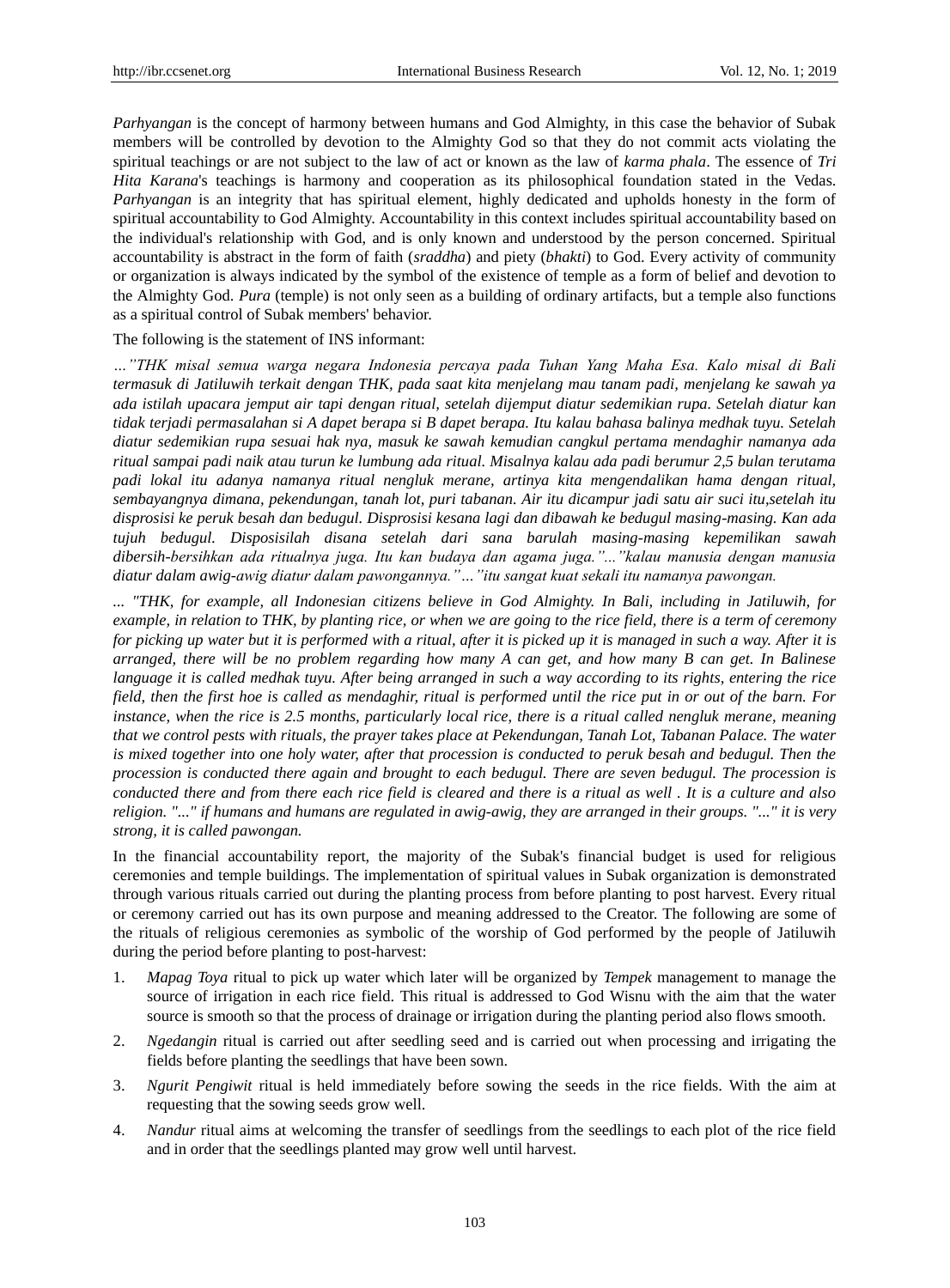- 5. *Ngeroras, Mubuhin and Neduh/Ngebulahi*n rituals. This ritual is held to welcome the age of rice after 12.15 and 25 days with the aim that rice can grow well.
- 6. *Nyambuti and Biukukung* ritual aims at welcoming the age of 42 days and 70 days of seedlings that have been moved to the plot of rice field and pray to God for the rice plants to avoid pest attacks so that rice can grow with good yields.
- 7. *Ngerestiti* ritual is a ritual that is carried out when the rice is attacked by a pest. This ritual is addressed to God in order that the pests do not damage rice plants.
- 8. *Nyungsung* ritual is to welcome the rice grains starting to grow.
- 9. *Ngusaba* ritual for the purpose of pleading to God so that the harvest will be done without any obstacles and get good proceeds.
- 10. *Nyangket* ritual is aimed that the harvesting process to be run smoothly.
- 11. *Ngerasakin* ritual is performed as a token of gratitude to God that the harvest has run well as expected.
- 12. *Mantenin* ritual is to show gratitude to God and to thank *Dewi Sri* for the gifts given to the farmers and for Dewi Sri to always guard and stay in the rice stored in the barn.

These various rituals as a form of obedience and belief of peasant community in Jatiluwih Village Tabanan Bali to the power of God so that the planting process until harvest goes well. These rituals become a component in Subak that cannot be separated since the spiritual power is believed to bring to good things. *Parhyangan* teaches a culture of honesty or accountability, open and helps each other and eliminates actions that harm others and nature. Spiritual capital in the element of *Tri Hita Karana* is able to create harmonization due to mutual trust between farmers who are always maintained all this time. This trust is firmly attached that's why it can maintain the continuity of Subak for centuries. Farmers in Subak will not commit irregularities that can harm others because they believe in the law of karma phala as one of the spiritual laws when a person commits a offence. Their high belief in the power of God is able to make a positive contribution in maintaining the sustainability and continuity of Subak Jatiluwih through accountability in financial reporting and governance in Subak organization.

#### *4.2 Social Capital Integration in Accountability*

The form of accountability integrating the intrinsic elements of social and spiritual capital in Tri Hita Karana concept is also carried out through the harmony of human relations with humans ( *pawongan* ).As God's creatures, maintaining harmony with fellow human beings internally within the organization as well as externally can mitigate conflicts. Harmony can be achieved through harmonious cooperation with fellow human beings who are driven by uncertainty, limitations and scarcity of resources owned by humans so that social relations become an absoluteness (Windia and Dewi, 2011). Some of the core teachings in Hinduism describing harmony are *Tri Kaya Parisudha* or three good deeds involving manacika or mindset, wacika or words and kayika or behavior and the process of *Tri Kaya Parisudha* is a gift which means that humans have done good deeds and have caused harmony among their fellows.This Pawongan is closely related to the element of social capital which is reflected in the nature of mutual cooperation and traditions that are strongly attached to Balinese society in general.

In an organization including Subak in Jatiluwih has a rule of game or institutional rule that becomes the rules for all elements in synergy in carrying out activities. In the institutional concept, it is known three terms of social capitals. Social capital is a concept that encompasses all elements of social norms and networks as a medium of cooperation between individuals and amongst individual groups (Putnam, 1993, Grafton, 2005; Nunko, 2017). The concept is firmly embedded in social processes and relationships that involve feelings, and other inner elements so that collaboration in compliance with development goal is created. The application in the institutional concept also cannot be separated from spiritual capital which is synergized with the elements of Balinese public trust to their religion which is very strong in each individual.

In social capital there are three elements that are strongly attached to form a strong social capital and maintain the continuity of social relations within an organization namely bonding, bridging and linking (Woolkock & Narayan, 2002) .This form of bonding or relationship among members of Subak Jatiluwih is shown by the synergy among members in cooperation to achieve the goal of members' welfare. One of the strong harmonization of social relationship bonding in Subak Jatiluwih organization is shown when there are rituals or traditional ceremonies. Through these activities, solidarity and strong cooperation between communities is created. When the ceremonial procession is conducted, all members in each place held rituals, some are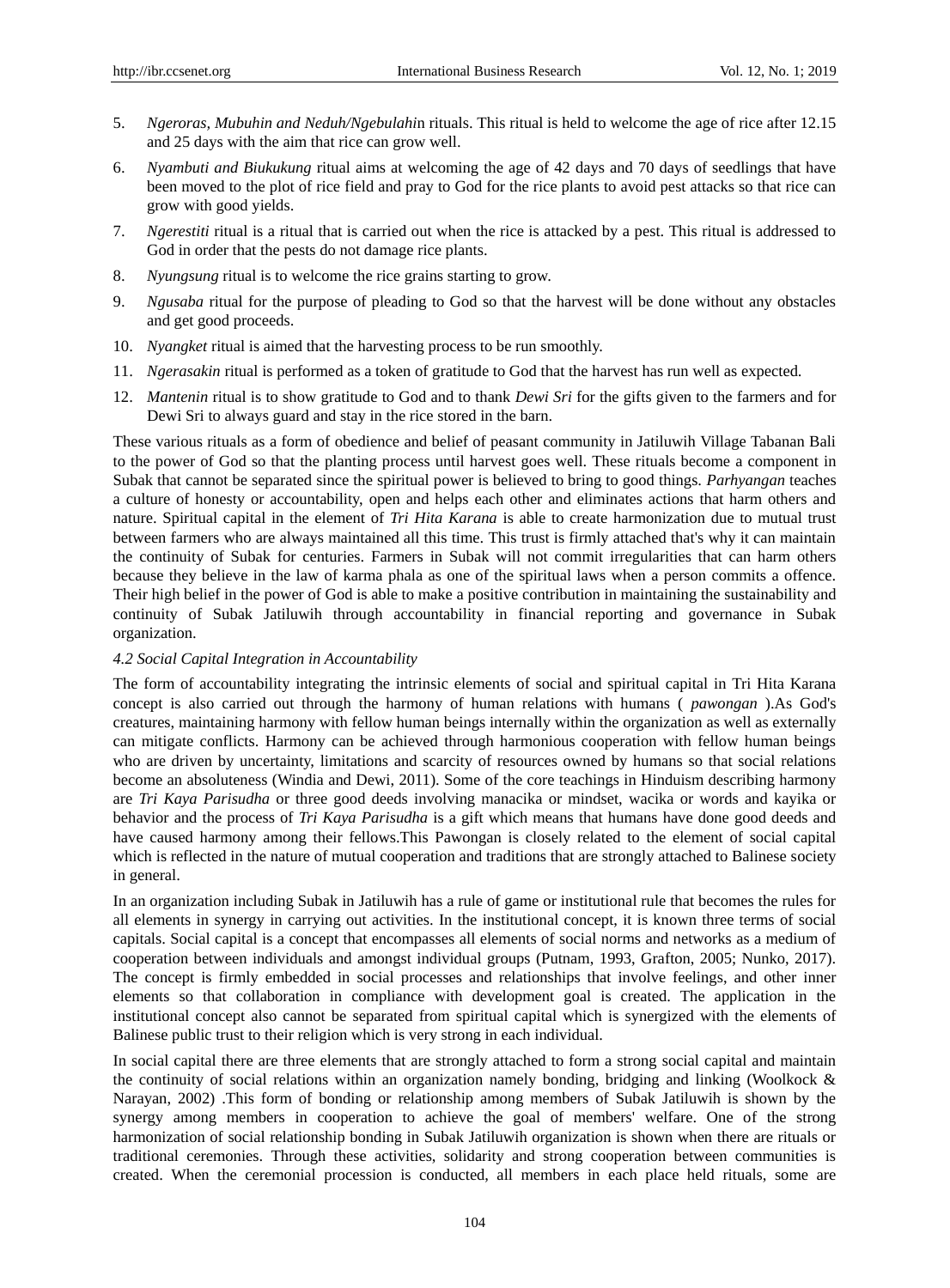individuals in their respective fields and some are together in a temple like Bedugul temple or in the land plot. This togetherness turns out to be able to create a high social emotional bond and can create harmonization of cooperation within an organization. In addition, the form of bonding found in Subak Jatiluwih organization is also seen when there are rice management events ranging from water management to harvesting.

Accountability or financial accountability in the principle of bridging and guarding is more concerned with the creation of quality compared to quantity. The creation of bridging in financial accountability provides more positive values at the macro level, especially the trust of external parties. In contrast to bonding which strengthens internal harmony but excludes other groups. While bridging is more on creating trust and social networks with other groups so as to provide positive feedback on the existence of Subak Jatiluwih. The concept of bridging in the elements of Subak Jatiluwih *pawongan* shows a dynamic nature in response to the socio-economic dynamics of the community, Subak is a religious social organization which is also outward looking towards the surrounding external environment, but still in the corridor upholding the values of *Tri Hita Karana*.

Other element of social capital that has a prominent role in Subak is linking which is a vertical relationship between Subak officials and other communities outside Subak, for example, the government and private sector. Sources of funds that are dominated by provincial funds in the form of *Bantuan Keuangan Khusus* (BKK) or special financial assistance and funds from tourism services in the form of *Daya Tarik Wisata* (DTW) or tourist attraction funds are one of the forms of funding occurred after Subak Jatiluwih included in the world cultural heritage site of UNESCO in 2012. From here, there were several sources of funding inputs, such as from tourism office and Bali Provincial Government as described by informant INA as follows.

*"ya, masih ada hubungannya dengan pemda pemerintah daerah, dinas pariwisata itu ada dana masuk, kalau setiap bulannya kalau sekarang ya rata-rata 25 juta lah per bulan. Kalau dari propinsi ada dana BKK 50juta masuk ke pekaseh. Itu rutin kemudian dana itu cuman diambil aja ditarik aja oleh pekaseh dan diecerkan ke tempek-tempek ini. Dan bergilir setiap tahunnya. Dan pertanggungjawabannya subak pengguna disini cuman dia menyiapkan kuitansi untuk apa misalnya nota dan sebagainya kita serahkan ke pekaseh dan pekaseh ke desa, desa membuat pertanggungjawaban ke pemerintah".*

*"Yes, there are still something to do with the regional government, tourism agency, there are funds coming in, every month it is now about 25 million average. From the province there are 50 million of BKK funds going into Pekaseh (Head of Subak). It was routine, then the funds is taken or withdrawn by Pekaseh and then is distributed to tempek (sub-group members). And take turns every year. And the responsibility is that Subak users only prepare receipts for what, for example, notes and so on, we submit it to Pekaseh and fromPekaseh to village offices, the village makes accountability to the government".*

Judging from the linking element between Subak and the government, it is closely intertwined through development activities. This happens because government integration related to Subak infrastructure development is also routinely carried out through the flow of source of funds obtained every year. In terms of applicability, the use of funds from the government, for example from DTW funds, this is used for ritual activities which are indeed the characteristics or local wisdom of Balinese people in general. In addition, the remaining funds are also used for minor infrastructure improvements. About 21% of these DTW funds were handed over to Subak, which was then divided into 7 locations, each of which received funds of 3% each month. In addition to DTW, there are also other revenue sources from the government called Special Financial Assistance (BKK) from Bali Provincial Government. The form of assistance was allocated for the manufacture and repair of Subak infrastructure and places of worship such as temples, roads, bridges and irrigation channels as disclosed by informant INA:

*"Kalau dari propinsi ada dana BKK 50 juta masuk ke pekaseh. Itu rutin kemudian dana itu cuman diambil aja ditarik aja oleh pekaseh dan diecerkan ke tempek-tempek ini. Dan bergilir setiap tahunnya. Dibawah kerjasama desa bersama pemda, nah dari itung-itungan itu Subak mendapat 21% untuk seluruh Subak, berarti masing2 tempek mendapat 3 % itu dikelola masing2 tempek. Terus sampai sekarang astungkare tidak pernah kurang"*

*"If there are 50 million BKK funds from the province, it is addressed to Pekaseh. It was routine, then the funds is taken or withdrawn by Pekaseh and then is distributed to tempek (sub-group members). And take turns every year. Under the village cooperation with the local government, Subak has received 21% of all Subak of the area, meaning that sub-group obtains 3% managed by each sub-group. And until now, astungkare (thanks God) no shortage at all"*

The form of linking that exists between Subak and the government also does not run well and optimally as there are also some problems, for example, related to the construction of bridges or other infrastructure that did not run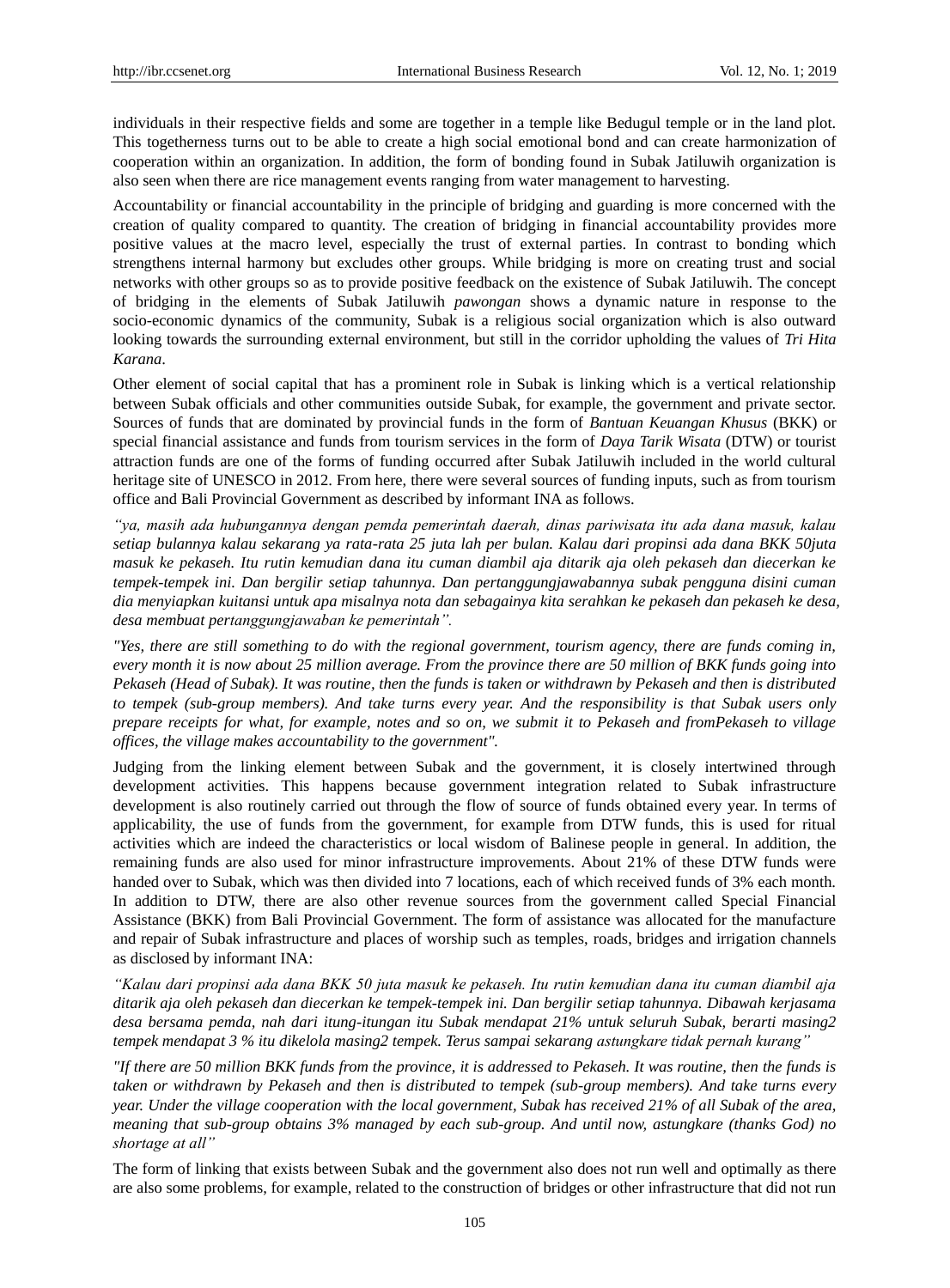according to standard so that they are faster damage is disclosed by INA:

*"Masalahnya kalau pekerjaan dikerjakan oleh pemerintah mungkin bagaimana pengawasannya, kadang2 kualitas proyek dipertanyakan. ya mengeluh, dampaknya kan mengeluh kok baru setahun udah jebol. Kalo proyek swakelola atau swakarya dikelola oleh desa gak sampai gitu"*

*"The problem is that if the work done by the government, perhaps how it was supervised, sometimes the quality of the project is questioned, yes complaint, the impact of complaining is that how come it is just one year but it has broken. If the project is self-managed or self-supported, where it is managed by the village, it never happens? "*

From these conditions, it is indicated that there is a need for stronger supervision and work control so as not to create possible problems. On the other hand, the relationship between Subak and superior government institutions (Sedahan), Sedahan Agung, and the Regent/Mayor, Chief of the Region having structural relations, especially in the imposition of Land and Building Tax, but it must be associated with orders to increase agricultural production in Subak. The relation of Subak to the same level institutions, such as village, traditional village, and kelurahan realized in the form of coordination with: 1) Public Works Department Subak Irrigation Section planning, building and maintaining irrigation facilities and in the form of determining water discharge, supervision of irrigation buildings, and contribution of educated manpower in the field of irrigation; 2) Agriculture Service which provides assistance in the form of developing new technologies such as the use of superior seeds, eradicating pests, fertilizing and marketing of products, up to providing contribution or loans of agricultural equipment; 3) Regional Revenue Service Payment of Subak's Land and Building Tax is carried out through Subak administrators in collaboration with Tax Agencies.

#### *4.3 Natural Environment Sustainability Integration in Accountability*

From the concept of Palemahan (the relationship between humans and nature), it can be reflected in the management of rice fields and irrigation which has also been regulated in awig-awig mutually agreed upon by all Subak members and local governments. The agricultural system in Bali Province is unique compared to other regions in Indonesia which does not only pay attention to the physical agricultural system but also non-physical (metaphysical agriculture). It is also inseparable from the belief of the public's belief in the power of THK concept that when humans do good to nature and the surrounding environment, nature will also respond well. The metaphysical manifestations of agriculture in Bali (Kardi, 2005) such as agricultural ceremonial ritual which is ageng (big) in nature is organized by Subak traditional social organization, such as, Nyapah ritual held in Villahe Temple (Bale Agung), and Ngusabha conducted in Beraban Subak Temple twice a year. The madya (medium) ritual, as well as niste (small) are performed by each Subak member (Krama Subak). This ceremony is carried out with the purpose of harmonizing and synergizing human relations with nature in order to create harmony. In addition, agricultural practices based on Rwa Bhineda teachings originating in the Vedic scriptures, namely cultivation activities, both on dry land and in wetlands always try to totally maintain the balance of the ecosystem. The agricultural activities currently with organic-based methods are in compliance with the teachings of Rwa Bhineda.

Muhadjir's study (2000) also supports this argument that the order of universe is in the transcendent plain which has been regulated by Al Khalik, the Creator.The balance in the universe is a proof of the power of God, the Creator. The pair of two naturally objective events in the Vedic language is called Rwa Bhineda, that is, two things that appear to be contradictory, occur in order to achieve a balance of the universe and life. Meanwhile, according to Popper (1983), metaphysical meaning is the truth stated in an untestable statement where every event has a cause which is an untestable universal existential statement. Universal events and universal causes are called metaphysical objective truths, which are untestable.

The following is the statement of INS informant:

*Kalo pelemahannya mengatur sawahnya masing-masing kapan ditanam kapan panen dan sebagainya. Sehingga dengan demikian pemerintah mulai 2011,2002, 2003 sudah melakukan penelitian di Jatiluwih untuk apa, agar subak jatiluwih diusulkan ke UNESCO. Nah tahun 2004 sudah masuk nominasi namun kurang luas, karena kurang luas kembali ke revisi usulan itu untuk menambah luas,dari satu subak skrg yang diakui unesco ada 14 Subak. yang disebut dengan subak. Sehingga thn 2012 resminya diakui UNESCO. Kenapa diakui oleh unesco karena terkadung nilai-nilai yang universal, nilai-nilai yang sangat luar biasa kearifan lokal."*

*Palemahan governs the rice fields when to cultivate, when to harvest and so forth. Therefore, the government since 2011, 2002, 2003 had performed researches in Jatiluwih, what for, in order that Subak Jatiluwih is proposed to UNESCO. Well, in 2004 it was nominated but not broad enough, because it was not broad enough to*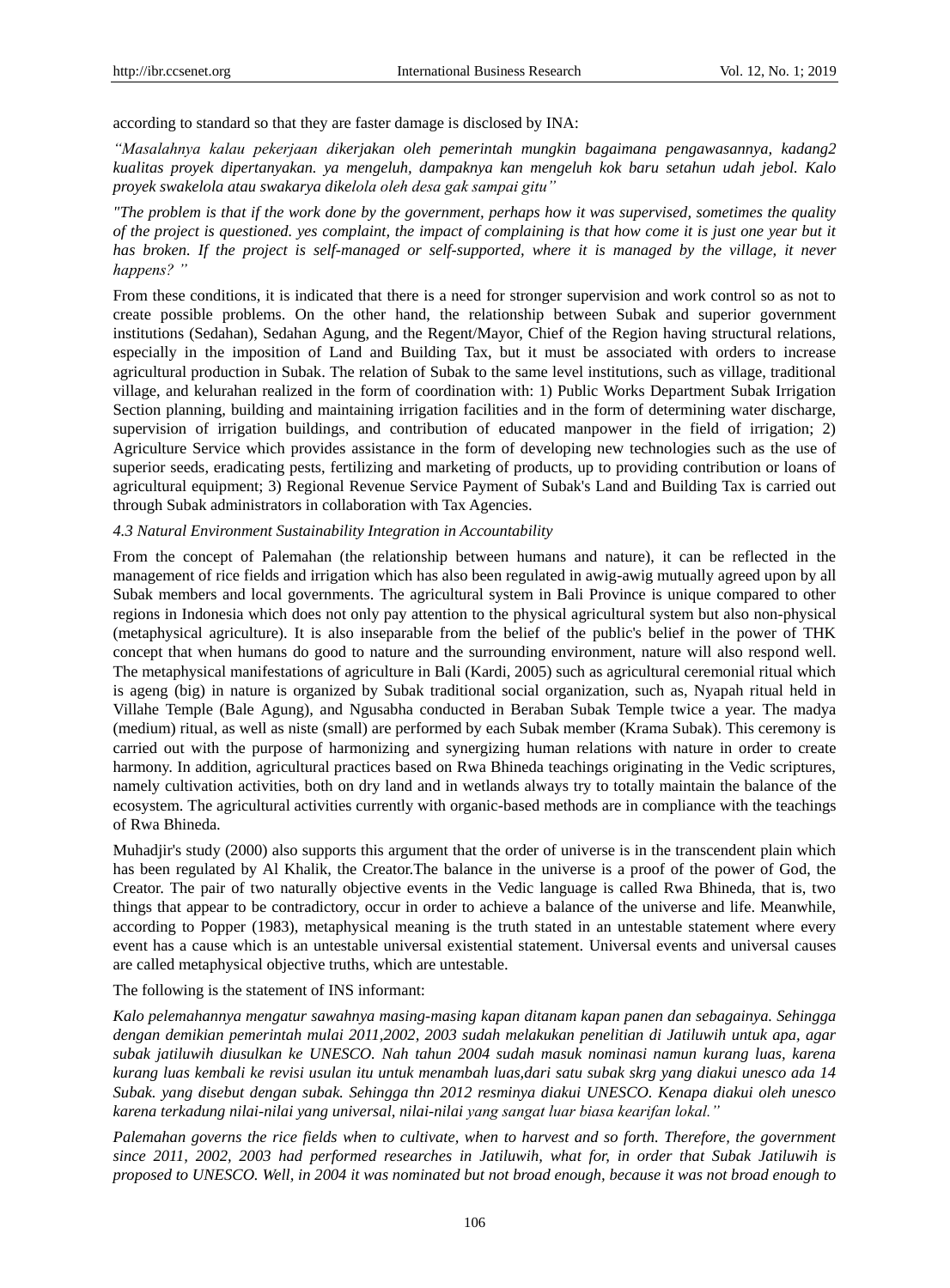*revise the proposal to increase the area, from one Subak now recognized by UNESCO, there were 14 Subaks referred to Subak. So, in 2012 it was officially recognized by UNESCO. Why it is acknowledged by UNESCO because it has universal values, local wisdom that is very extraordinary."*

The statement that every incident has a cause is believed to be the law of karma phala by Hindu people in Bali including farmers.Good deeds (subha karma) will result in good results. Bad deeds (asubha karma) will result in bad results. Activities carried out on farming area, of course, have the effect of harming or hurting other creatures (asubha karma), for example killing pests and plant diseases. *Tat twam asi* (that is me), and Advesta Sarwa Bhutanam (do not harm every creature) is a Vedic message that was originally believed and practiced by farmers in Bali. This is according to the statement of INS informant as follows:

*..."misalnya gimana ya. Kalau misalnya si A melanggar kena karma pala. Kena sanksinya misal."*

*... "for example, what should I say. For example, A committing a breach is imposed with karma phala. Charge with sanctions, for instance."*

Farmers believe that the accumulation of the remaining painful deeds will lead to universal events that can bring nature strikes back. Through the series of rituals carried out, the farmers worship to God *(Idha Sang Hyang Widhi Wasa*) in order that the disaster would not occur (Kardi, 2005).Sustainable agricultural development is a farming system viewed holistically (holistic approach), economically profitable (environmentally sound), in accordance with local culture and can be applied by the community (technically and culturally appropriate), and socially acceptable. The aim of sustainable agriculture is to improve the quality of life.

The land and water management system in Jatiluwih is still traditionally done by using cattle and is believed to produce better yields without interaction with chemicals. Therefore, Jatiluwih rice production is very popular with "sandalwood" brown rice or a type of "*lambe gangsar barak cename*" type of rice which has low glucose levels, rich in nutrients and has a distinctive scent that is not shared by other regions. The regional government issued a program of "*Gerbang Pangan Serasi* (Harmonious Food Gate)" (GPS) in 2015 in an area of 45 hectares, in 2016-2017 in an area of 65 hectares and in 2017-2018 increasing by 84 hectares in the form of seeds and organic fertilizer. The cultural uniqueness in cropping pattern in the village of Jatiluwih is closely related to the Nyepi day which aims at regulating the balance of ecosystem without carrying out any activities in the rice fields during Nyepi day, namely 1) when the rice reaches the age of 1.5 months to 2 months, pemungkah for 3 days; 2) the rice reaches is 2.5 months to 3 months for 2 days; and 3) at the age of rice for almost 5 months for one day.

The Cultivation patterns in Jatiluwih village use *Kerta Masa* cultivation pattern (a periodic cropping pattern system) which functions to suppress or break the life cycle of pests and plant diseases, while avoiding the cultivating rice in *tulak sumur* system (cultivation not at the time). Regulating land use with a terracing system so that the land which is used to be mountainous becomes an expanse of terraced rice fields or *sengkedan* that can support landslides. *Gegadon* - the rotation of rice plants with secondary crops due to changes in the use of water by neighboring Subak. Organizing water distribution with *temuku* (distribution system) consisting of temuku aya, namely water distribution in the upstream, *temuku gede*, that is, the size of water distribution for parts of Subak area, *temuku penasan*, namely, water distribution directly to the plots of rice fields, in which the number of rice farmers is approximately 10 parts and *temuku penyacah*, namely, the size of water distribution for individuals.

This water management has also been regulated in awig-awig according to the needs of farmers so the distribution is fairly carried out. The water distribution to the plot of rice field is according to the amount of *ayahan* (services) or distribution of seeds (*wit*). One *ayahan* (service) is the same as one *wit tenah*, that is, seeds weighing approximately of 25 kg get one unit of water. One unit is the same as tektek and the same as kecoran (debit), that is, a unit of water distribution calculated based on the number of *ayahan* (service). One tektek is the same as four fingers. This system is generally applied for the distribution of water to the rice fields. Sutawan (1989) states that Subak irrigation systems are closely related to Subak functions. There are five Subak functions, namely, search and distribution of irrigation water, conflict management, operation and maintenance of irrigation channels, religious ritual ceremonies and resource mobilization.

#### **5. Conclusion**

The new paradigm in financial accountability as in the triple bottom line stated that reporting organizational performance is not merely reporting financial transactions but also integrating social and natural environment. This is in line with the principles of *Tri Hita Karana* recognizing three elements namely parhyangan, pawongan and palemahan which aim at forming harmonization, harmony and togetherness, as an integral and inseparable unit.

Trust is the most important element in the social system because the behavior of members in society is strongly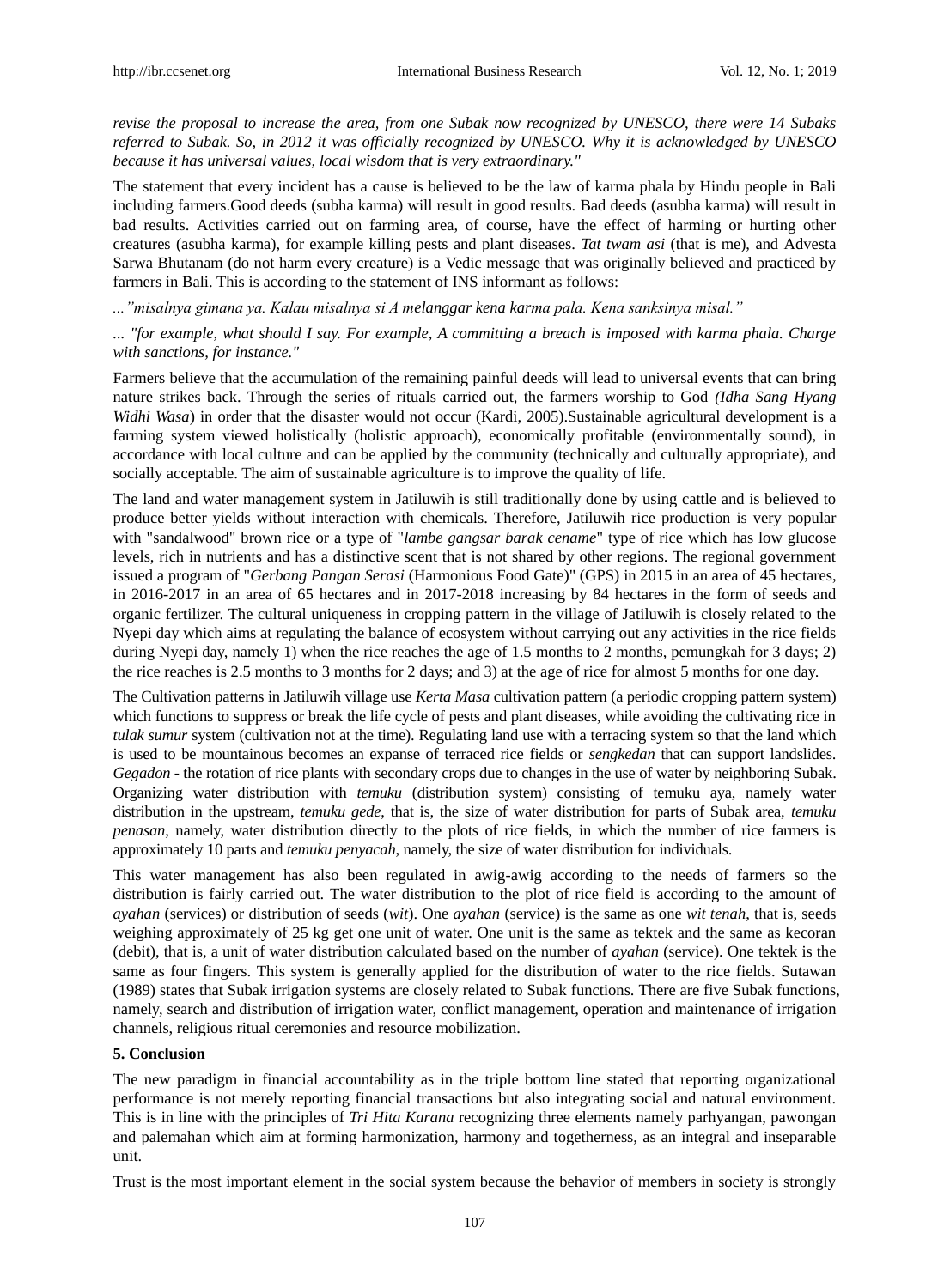influenced by what they believe and what is known as the truth, religious system and the ways of worshiping God Almighty. Trust is a statement about things that are accepted as genuine truth that are used as guidelines for activities to achieve a goal. Elements of trust oriented to traditional values in Subak are realized in various religious ceremonies. The substance of trust in Subak is not only related to trust in Subak management, but also trust with other stakeholders ( bridging and linking ). Trust between farmers in Subak has been formed for a long period time and has become the main capital of Subak existence. This is due to the process of Subak formation through a complicated process which is preceded by the process of blocking the weir or blocking or sealing in a particular river or channel. Mutual trust can also be seen in irrigation management, namely distribution and allocation of water, management of operations, management of irrigation networks, handling conflicts and implementation of religious ceremonies.

So in line with the paradigm shift in the practice of financial accountability, future research delves deeper into the intrinsic cultural and religious values in the case or area of different financial accountability practices. Thus, in line with the *Global Reporting Initiative* (GRI) program, that financial reporting contains three things, namely economic, *people* and *planet* or *triple bottom line* can be carried out an in-depth study of intrinsic indicators but can also be measured in financial reporting

## **Acknowledgements**

This research was supported by Udayana University and Universitas Pendidikan Nasional, Indonesia.

#### **References**

- Beckett, R. (2002). Accountability 1000: A new social standard for building sustainability. *Communication Ethics Ltd, London, UK.*
- Bhati, S. S. (2015). Relation between trust theory and agency theory. Commerce and Management A Modern Perspective, 57-65. Retrieved from

http://ro.uow.edu.au/cgi/viewcontent.cgi?article=1792&context=buspapers

Bovens, M. (2007). Analysing and Assessing Accountability : A Conceptual Framework 1, 13(4), 447-468.

Dewi, N. W. Y. (2008). Akuntabilitas Dalam Bingkai Filosofi Tri Hita Karana: Suatu Eksplorasi Pada Lembaga Perkreditan Desa (LPD) Desa Pakraman Dharmajati Tukadmungga, Kabupaten Klungkung, Propinsi Bali. Thesis. *Universitas Brawijaya.*

Erikson, E. H. (1968). "Identity: youth and Crisis." *New York, London.*

- Fikri A. (2010). Studi Fenomenologi Akuntabilitas Non-Governmental Organization WWF (World Wild Fund for Nature). *Disertasi Universitas Brawijaya*.
- Füzér, K. (2016). The social theory of trust and the sociological theory of social capital. *Belvedere Meridionale*, *28*(1), 132-139. https://doi.org/10.14232/belv.2016.1.9
- Gambatta, D. (1988). "Can we Trust." In D. Gambatta (ed) Trust making and breaking cooperative.
- Garfinkel, H. (1967). Studies in Ethnometodology. Wiley Blackwel.
- Glover, J. (1994). "Profiting through trust", International Management pp. 38–40 September.
- Golofshani, N. (2003). Understanding reliability and validity in qualitative research. *The Qualitative Report*, *8*(4), 597-607. https://doi.org/10.4135/9781412985659
- Grafton, R. Q. (2005). Social capital and fisheries governance. *Ocean & Coastal Management*, *48*(9), 753-766.
- Guo, Z. Y. (2017). Credit Constraint Exports in Countries with Different Degree of Contact Enforcement. *Business and Economic Research, 7*(1).
- Halpern, D. (2005). Social Capital. *Polity Press.*
- John, R., & Scapens, R. (1985). Accounting Systems And Systems Of Accountability-Understanding Accounting Practices In Their Organisational Contexts. Accountitzg Organizations and So&l.), IO(4). 443-456, 1985.
- Kardi, C., & I. G. A. G. Eka Martiningsih. (2005). Profil Metafisik Pertanian di Daerah Wisata Kabupaten Gianyar. *LPPM Unmas: Denpasar*.
- Koentjoro. (2010), Metodologi Penelitian Kualitatif. *Penerbit Salemba Humanika Kovach.*
- Koppel, J. G. (2005). Pathologies of Accountability : ICANN and the Challenge of Multiple Accountabilities Disorder." Public Administration Review.
- Lewandowski, J. (2006). Capitalising Sociability: Rethinking the Theory of Social Capital. In, Assessing Social